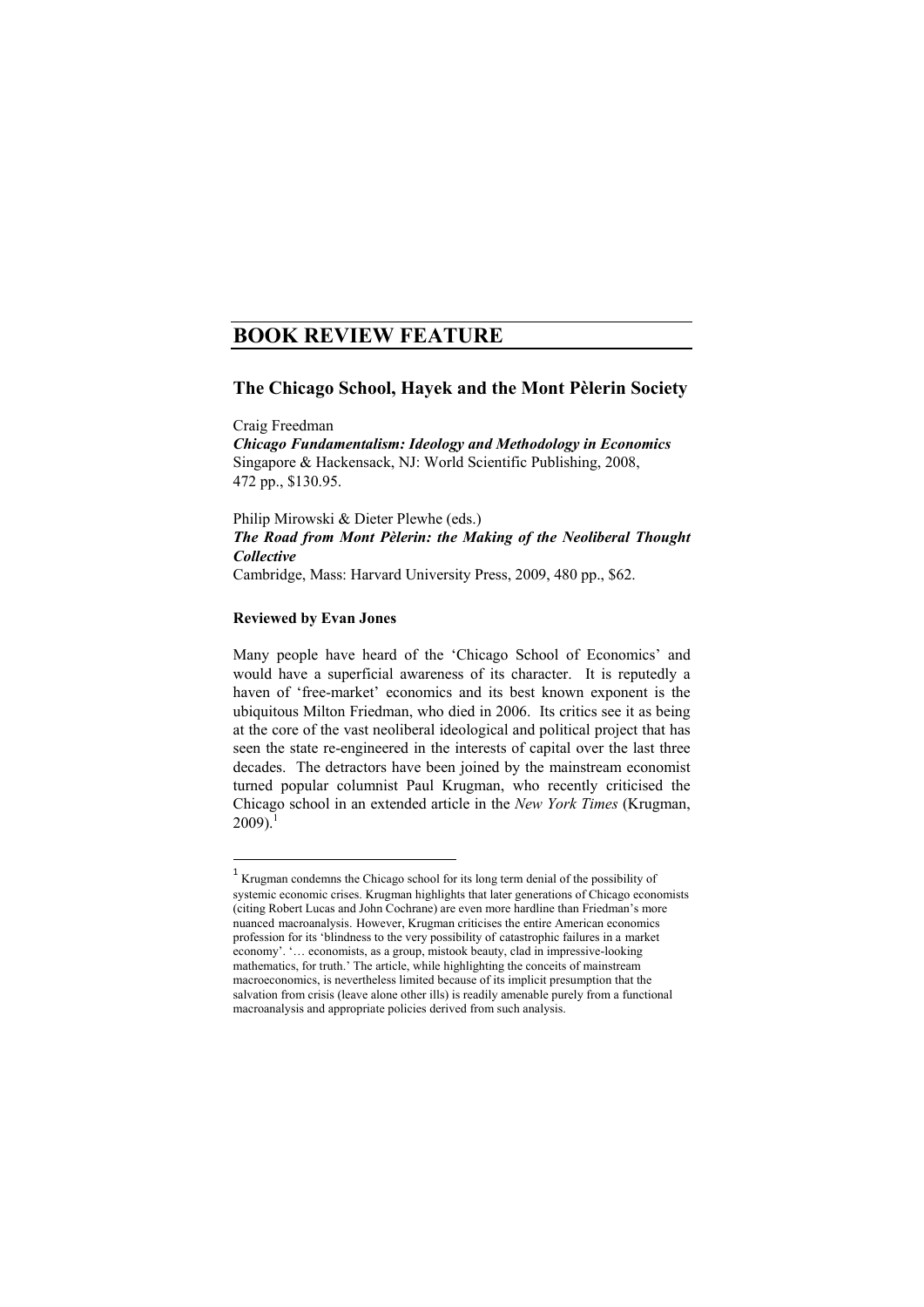It was never obvious how a school with a semblance of coherence could have evolved out of an Economics Department then comprising bignamed, often 'Right-wing' but idiosyncratic intellectuals (Paul Douglas, Frank Knight, Jacob Viner, Theodore Schultz, etc.). The two books reviewed here give the answer.

The rise of the Chicago school is important in itself but merely one component of a larger project comprising intellectuals/ideologues and vested interests whose efforts were directed to countering those attempting to reform capitalism. A key origin of the intellectual/ideological wing is to be found in the *Privatseminar* of Ludwig von Mises, then secretary of the Vienna Chamber of Commerce, in the early 1920s. Thus was born the Austrian school of economics, home of a purist advocacy of individualism and the 'free market', its most famous member being Friedrich Hayek. The spark that placed this mentality in the public domain was the publication of Hayek's *Road to Serfdom* in March 1944. The book was speedily reproduced in Australia in July (Hayek, 1944) and in the US by the University of Chicago Press in September, having previously been rejected by three US publishers (Caldwell, 2008: p.15).

Hayek travelled to the US in April 1945 to proselytise his book and was introduced to one Harold Luhnow, a Kansas City Missouri-based businessman in furniture and window-shades who was pathologically opposed to the transformations of the American polity associated with the New Deal introduced by the incoming Roosevelt Administration after 1933. Luhnow appropriated a fund designed to help Kansas City residents to further his political agenda; Hayek formed a long term (if uneasy) relationship with Luhnow to finance his own ideological crusade. Other like-minded businessmen and corporate executives would subsequently bring funding to this worthy cause.

Thus was born the Free Market Study (FMS) Project at the University of Chicago in late 1946, following a year of halting negotiations (M&P, Ch.4). Thus was born the Mont Pèlerin Society, which first met in an obscure Swiss location (hence the Society's name) in April 1947.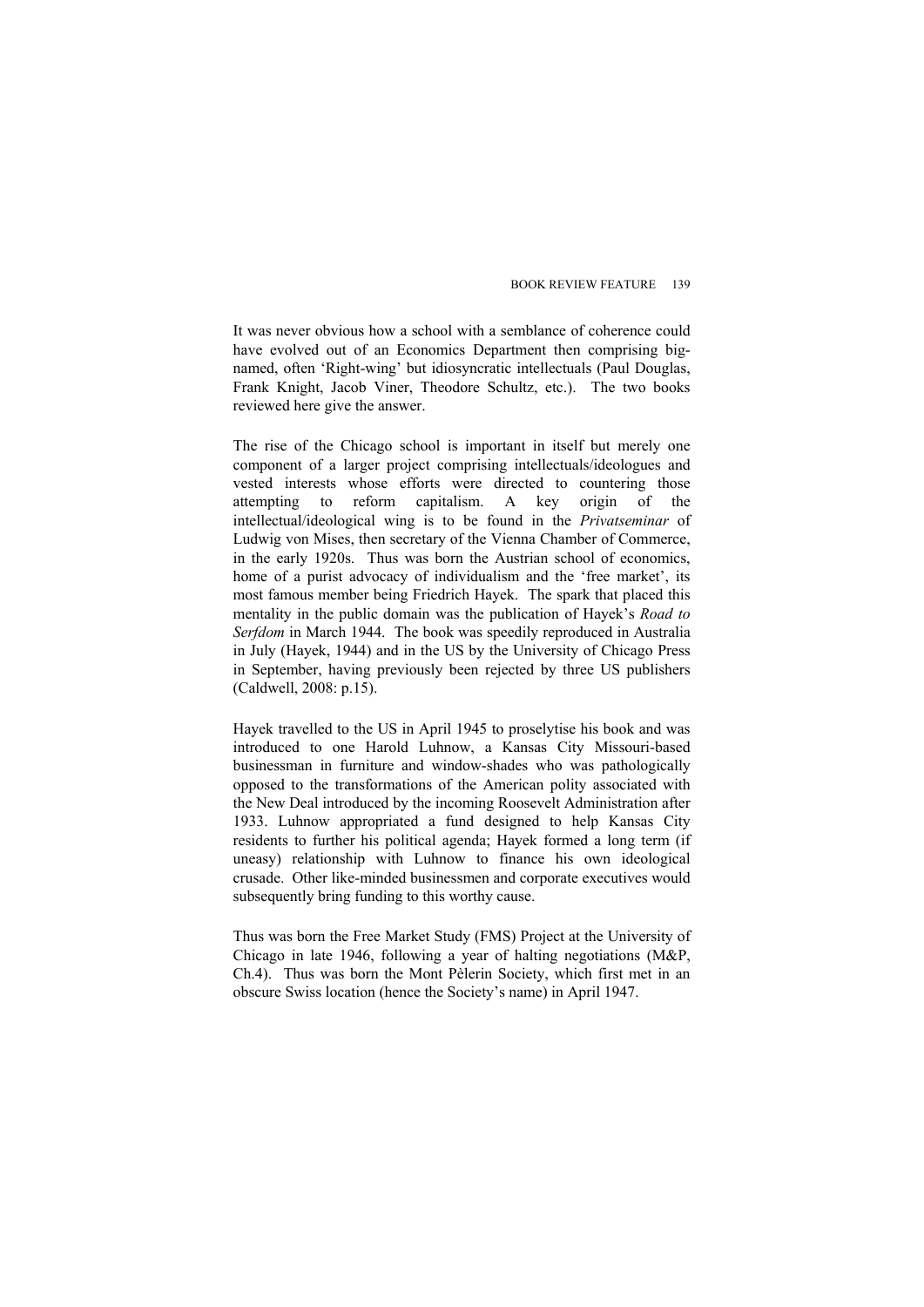The Chicago Economics Department did not initiate, nor did it ever monopolise, what came to be known as the Chicago School of Economics. The groundwork was done by Hayek (then still at the London School of Economics) and the economist Henry Simons, curiously located in the Chicago Law School, and confidant of the Chicago President Robert Hutchins. Simons, with no prior indication of distress, committed suicide in June 1946. His classical liberal commitment to strong regulation to ensure a competitive business regime (M&P, p.142) would not survive him.

What became known as the Chicago school was a hydra-headed endeavour with a pragmatic division of labour, involving the FMS project, located in the Law School, the Law School itself (its importance grows with time), and the Economics Department. Milton Friedman straddled the Department and the project. In the 1960s an additional wing would be added in the Finance Department of the Business School, its distinct contribution being the mooted efficiency of financial markets, notably embodied (albeit widely misinterpreted) in the 'efficient markets hypothesis'.

Aaron Director (who had met Hayek at LSE in the late 1930s and whose sister Rose married Friedman in 1938) was hired to direct the FMS. It was Director's job to produce an American *Road to Serfdom*, a less sophisticated version for American audiences, as demanded by Luhnow. Hayek himself, though present, was not a major player, although his ideological stamp was on the overall product. Hayek belatedly came to Chicago in 1950 but, as none of the relevant departments or schools would take him, he was shunted into an edifice called the 'Committee on Social Thought'. Luhnow financed both the FMS project and the Hayek chair, and Chicago President Hutchins saw Hayek as a drawcard to bring corporate funding to the University (M&P, p.165). From this sinecure, Hayek's research and writing ceased to be centred on economics, and his advocacy was to be channeled mostly through the Mont Pèlerin Society (MPS).

For an understanding of the role of the more well known economists, we turn to Craig Freedman's *Chicago Fundamentalism*. Freedman's book is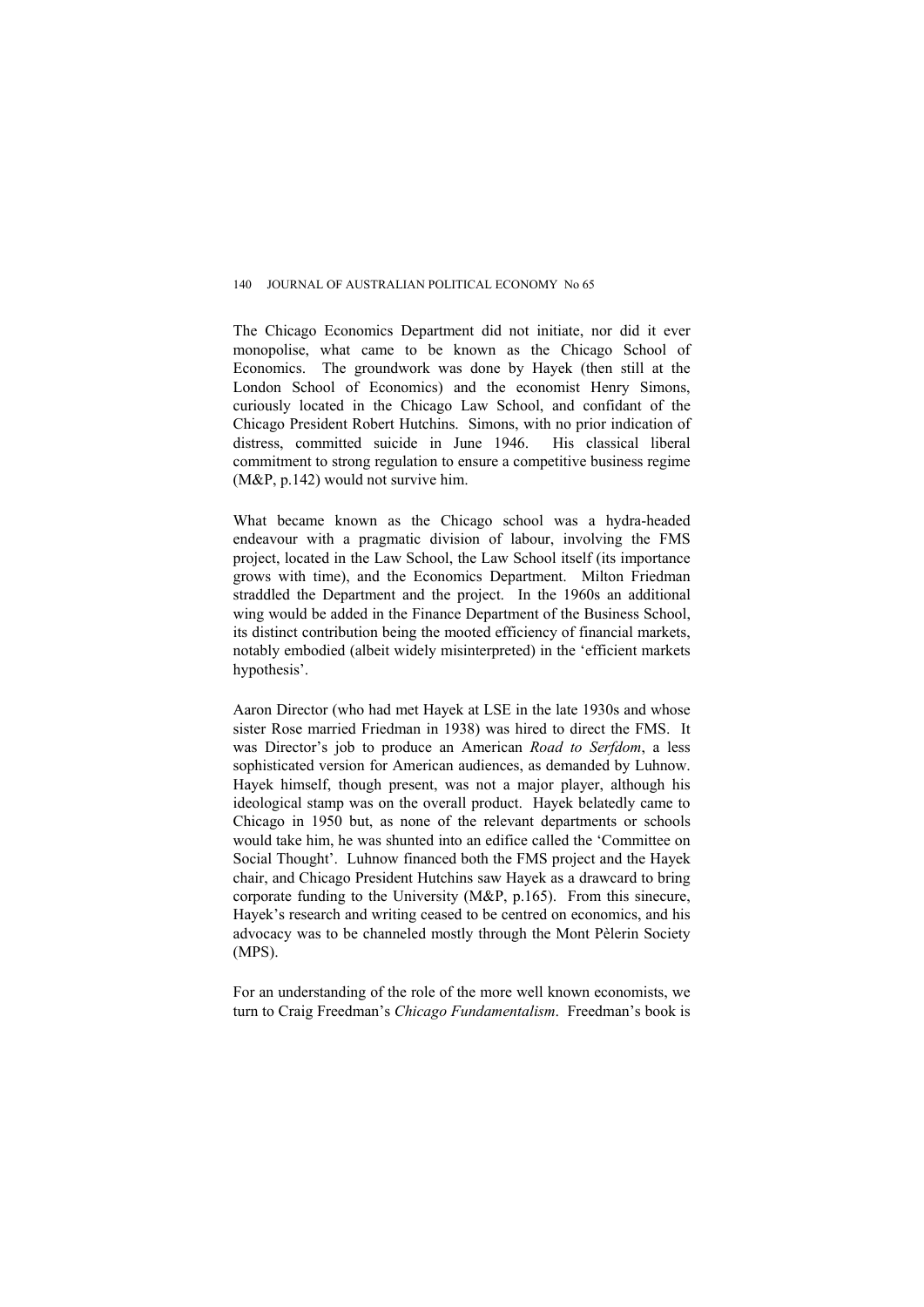a collection of essays on the history of economic thought and methodology, but two thirds of it is devoted to discussion of the significant duo of George Stigler and Milton Friedman – the section given attention here.

Ironically, Stigler didn't join the Chicago faculty until 1958 (coming from Columbia University), having been denied the job that Friedman got in 1946, but they worked as a team from the start. Stigler appears to have initially been more strong-willed and directed. Friedman's varied formal education (Jones, 2006) might have led to a relatively apolitical quantitative technocratic future, but the job at Chicago and the friendships with Stigler and Director (established at Chicago in the mid-1930s) produced the Friedman that we know. Certainly, there were foretastes of the future evangelist. Friedman apparently once claimed that, by 1934, half of the faculty and students in social sciences at Chicago were 'either members of the Communist party or very close to it' (F, p.261). Friedman also once asked MIT's Paul Samuelson (whose undergraduate degree was from Chicago) whether J K Galbraith was a Commie (F, p.209).

Friedman and Hayek appear to have had nothing to do with each other, but Hayek's *Road to Serfdom* provided a simple language and a blackwhite script. Friedman and Stigler joined the battle to combat an imagined headlong rush to 'collectivism' in American economic thought and in political life in general. There were only close comrades or bitter enemies in this struggle. In turn, Hayek found active writers and publicists who would combat reformist capitalism on the crucial American terrain of which he was ill-informed.

Freedman implicitly highlights how complementary were the talents of Stigler and Friedman in this holy war. Stigler was the backroom person, Friedman the self-publicist. Stigler was the microeconomics expert, Friedman the macroeconomics expert.

Freedman's most dramatic contribution is to expose the crucial and hitherto neglected role played by the indefatigable Stigler. Freedman gives to Stigler (as an early initiator of the 'economic theory of politics'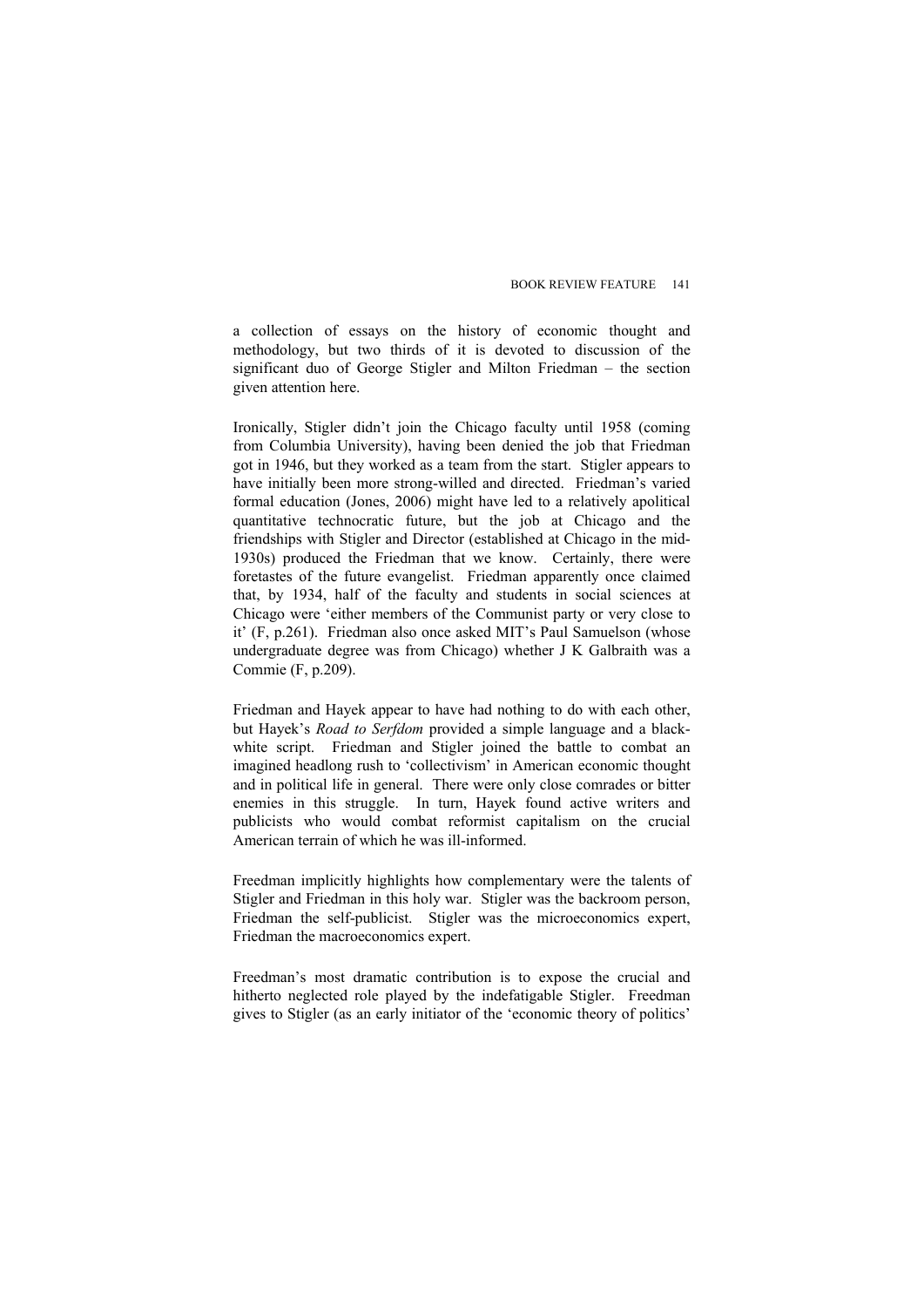and 'regulatory capture') a key role in the movement that led to the dismantling of utility regulation in the US and to privatisation of public utilities in other countries (p.22). Freedman has pursued the ghost of Stigler both through his writings and through the memories of Stigler's colleagues from extensive interviews, and the book is replete with myriad quotations regarding Stigler (and also Friedman).

At the macroeconomic level, the duo were paranoid about the attraction to Keynes' 1936 *General Theory* and Keynesian offshoots in the US academy, and they were determined to counter any infiltration of this alien dogma. Friedman's scholarly output at Chicago was devoted to destroying the reputation of Keynes and Keynesianism (of whatever variant). His (macro)empirical work was devoted to undermining the building blocks of Keynes' *General Theory* and its supposed policy implications, his work culminating in the edifice of monetarism.

Meanwhile Stigler was manning the citadel of neoclassical microeconomics against attacks coming from all fronts within the economics profession itself. Surprisingly, Stigler did not distinguish between developments that threatened the whole corpus of the Marshallian version of neoclassical microeconomics and those pursued by (in Kuhnian language) narrowly focused 'normal scientists' pursuing 'anomalies/puzzles' thrown up by the dominant paradigm. The latter were typically oddments that could (and did) readily survive as pragmatic accoutrements to a paradigm still untroubled at the core. Highly illuminating is Freedman's noting that Stigler and Friedman were terrified that the myriad developments at the microeconomic level might end up providing the foundations for Keynesian macroeconomics that it then lacked (F, p.216) – their agenda would then have been pincered from both ends. Stigler and Friedman even attacked the mathematical system-building boffins at the Cowles Commission, then at the University of Chicago, eventually driving them away to Yale.

The common element that made widely disparate economists into enemies was their attempt to confront (no matter how meekly or obliquely) the reality of economic power in the market place (F, p.30). For Stigler, to allow even the most minor consideration of 'power' was to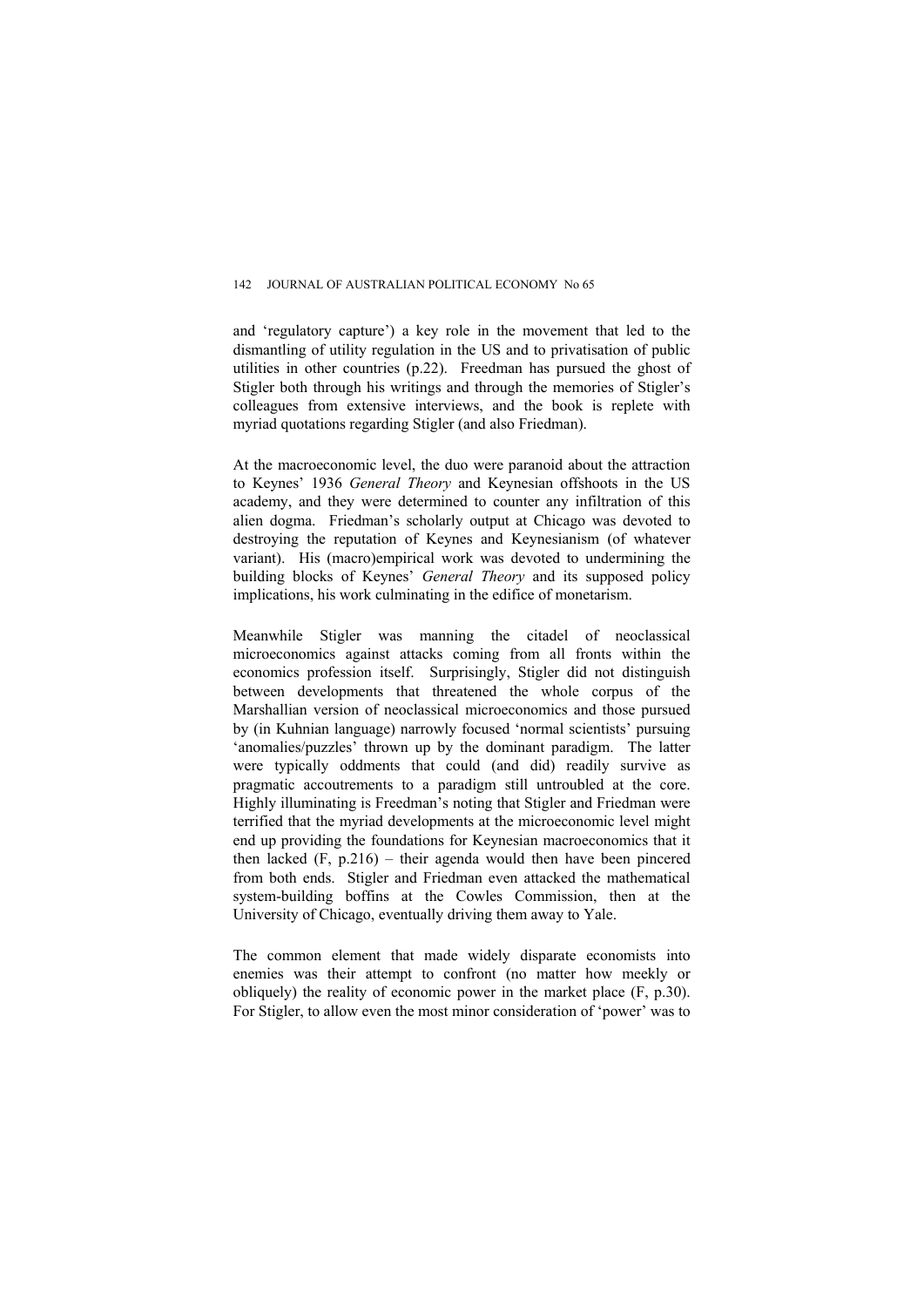threaten the entire edifice of neoclassical orthodoxy. Stigler abhorred the attention given by the Classical Economists to distribution and he attempted to shore up the ludicrous 'marginal productivity' theory of factor shares (F, p.31) by which power was obliterated from determination of the distribution of the economic 'cake'.

In particular, Stigler saw any attempt to accommodate conceptually the distinct presence of a business firm in the market as the road to hell. Monopolistic competition, oligopoly, etc. all threatened (conceptually) determinate equilibrium and (ideologically) the happy obliteration of market power. Stigler's war against reality was ably supported by Arnold Harberger (Chicago postgraduate student and staff member from 1953, not mentioned by Freedman). Upon joining the Economics Department, Harberger wrote an article, based on *a priori* neoclassical analysis, that claimed that the social loss attributable to monopoly in the US economy was less than 0.1% of gross domestic product (Harberger, 1954). This article became canonical in the discipline.<sup>2</sup>

Ultimately, perfect competition market theory was held to be sufficient to analyse the real contemporary economy. Stigler combined the defense of the theory with an empirical agenda (most of it contracted out) that dictated that economic concentration and its attendant market power were inconsequential in the marketplace.

The Stigler/Friedman scenario is also illuminating in providing an explanatory context for the motivation and character of Friedman's celebrated essay 'The Methodology of Positive Economics' (in Friedman, 1953), which Freedman refers to briefly (F, pp.216, 424).

<sup>&</sup>lt;sup>2</sup> In 1966, Harvard mainstream economist Harvey Leibenstein (mentioned without elaboration by Freedman) claimed that Harberger had examined only the consumption angle ('allocative efficiency') and had neglected the production angle, with monopoly providing the 'slack' for potential producer inefficiency. Given that orthodoxy precluded the prospect of inefficiency not readily obliterated by the cleansing market, Leibenstein named this mysterious phenomenon 'X-Efficiency'. There followed an elaborate diversionary side-debate, facilitating the perpetuation of neoclassical hegemony, akin to the epicycles of Mars envisaged to reinforce the Ptolemaic earth-centred paradigm of astronomy. Stigler, as per usual, conducted a personal inquisition against this impertinent detractor from Chicago School verities.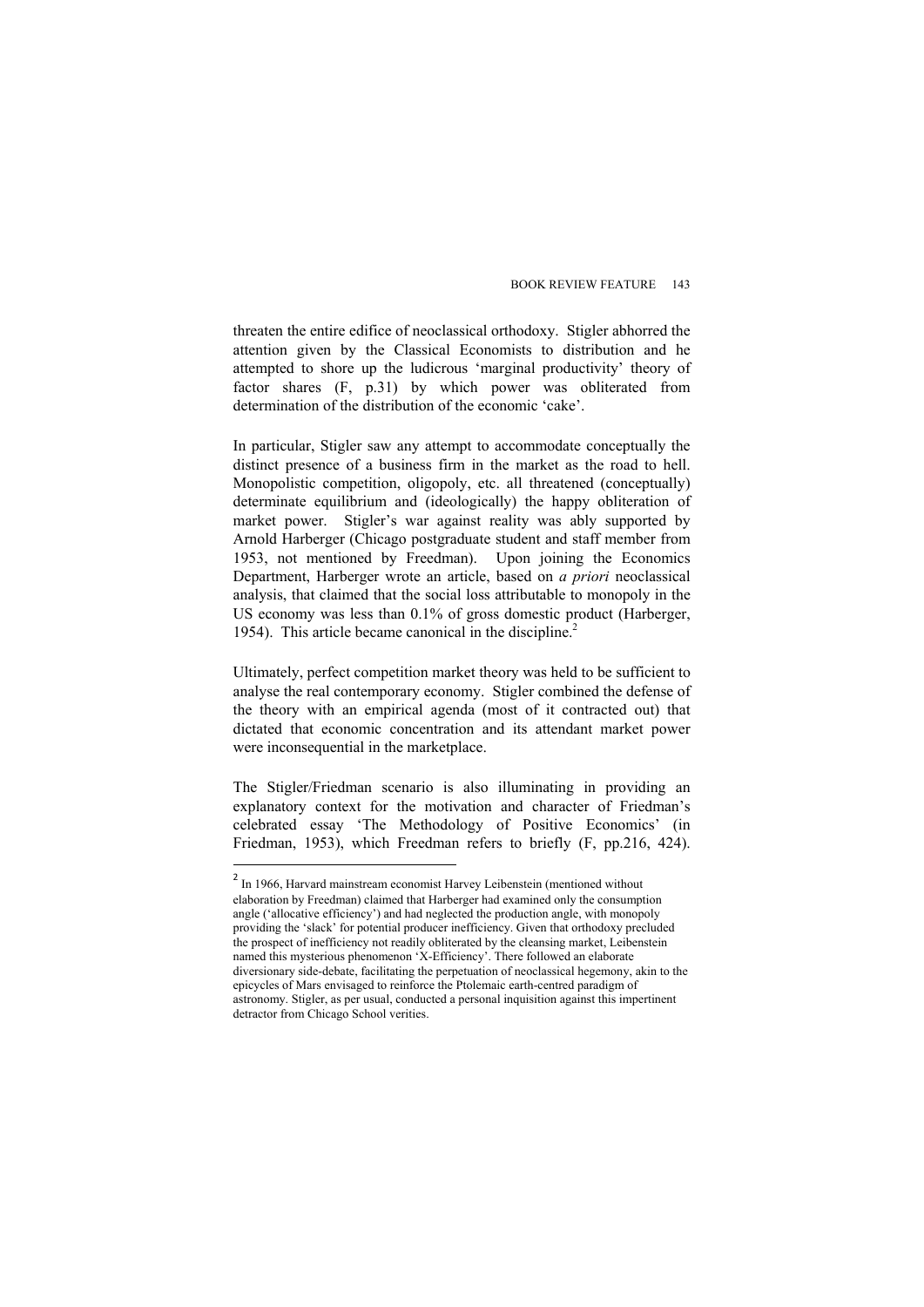Friedman claimed that a theory's assumptions need not be 'realistic' as the only test of a theory's worth was its predictive capacity. The whole point of this appallingly incoherent essay was to divert criticism of the neoclassical paradigm in general and of perfect competition in  $particular<sup>3</sup>$  The predictive domain of neoclassical economics is hypothetical, not real world real time. The neoclassical paradigm has, by construction, no predictive capacity whatsoever in real time. The attachment to that paradigm was, and is, *a priori*.

An interesting facet of the Freedman narrative is the extent to which both Stigler and Friedman were prepared to bend their research for desired ends. Both claimed the importance of empirical research, yet for both it was to be selectively appropriated for a pre-determined goal. Freedman's invaluable interviews with colleagues, most of them sympathetic to the Stigler/Friedman intellectual/ideological project, elicit perennial admissions that Stigler and Friedman were transparently dishonest in their selectivity from data and from other scholarly work. As a reflection of this ruthlessness, both Stigler and Friedman alienated contemporary 'mainstream' economists (for example, Edwin Chamberlin and Don Patinkin respectively) when one would naturally have expected mutual respect and tolerance.

But, to return to the other arms of the Chicago School in the making, it is pertinent to note that, in the Free Market Study project, Director never fulfilled his contract to write an American *Road to Serfdom*. The funds kept coming, but at a price. Luhnow and his fellow extremists demanded that Chicago generate a manifesto that legitimised the dismantling of business regulation. This meant that the substance of classical liberalism had to go while the language remained. Simon's stance was explicitly singled out as unacceptable (M&P, pp.156, 208); Simon's death fortuitously averted a fight among old friends over fundamentals that might have derailed the entire project at Chicago.

<sup>&</sup>lt;sup>3</sup> A shameful reflection of the economics profession's priorities is that an entire industry has been constructed to delve into the entrails of the Friedman essay as if it contained pearls of wisdom deserving of exegesis.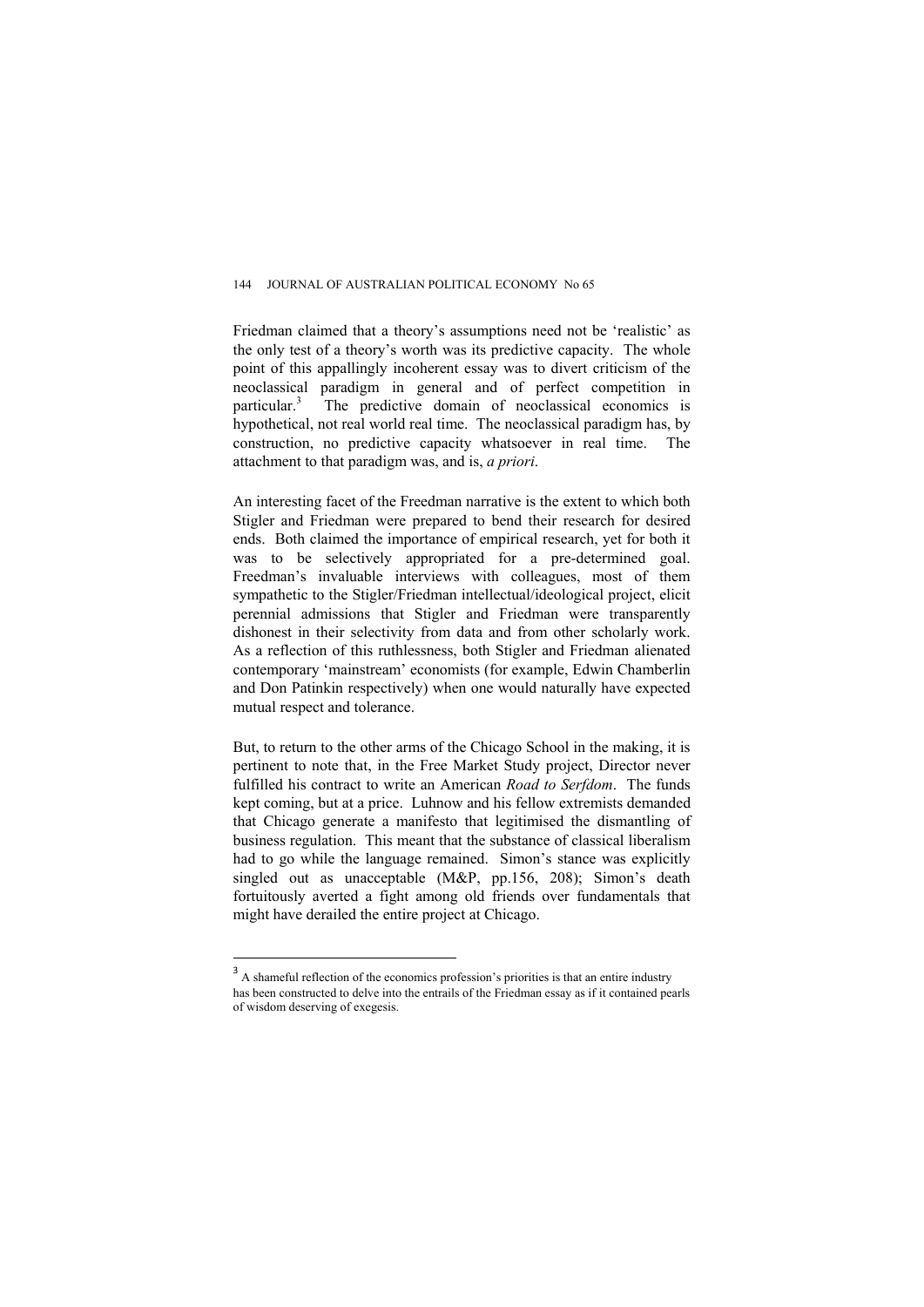At around 1950 the 'line' undertook a radical transformation. Monopoly and monopoly practices were no longer regarded as evil  $(M\&P, Ch, 6)$ . The argument is difficult to follow, not least because coherence is nonexistent. On the one hand, monopoly and its practices are said to be rare; and where they exist, they readily succumb to competitive forces (it's not clear whether the argument claims that the monopoly will cease to exist or whether the monopoly's capacity for harmful practices will be disarmed). In a 1951 speech, Friedman counseled not getting anxious over superficialities: '… monopoly is highly 'visible', and draws attention to itself whereas the workings of competition are devious and hidden' (M&P, p.219). On the other hand, monopoly is acknowledged, but its persistence treated as relatively benign (Friedman in the same speech). In addition, attention (Director) is now focused on the range of 'exclusionary practices' to argue for their benign character.<sup>4</sup>

In a 1962 series of public lectures, published as *Capitalism and Freedom*, Friedman subsumed the real world within the arcane textbook ideal: 'I have become increasingly impressed with how wide is the range of problems and industries for which it is appropriate to treat the economy as if it were competitive' (cited in M&P, p.220). To mop up any remaining loose ends or doubt, Friedman claimed that private monopoly is preferable to public monopoly or public regulation of private monopoly (a proposition borrowed from Hayek and the Austrian

 $4$  An international conference was held in September 1951 on the problems of enforcing a competitive order in the new post-War environment (proceedings published in Chamberlin, 1954). The six American speakers were from elsewhere (albeit Chicago *eminence grise* Frank Knight attended as an observer), highlighting that the nascent Chicago School was not yet represented on the reputational radar. However, the round table debate disclosed a curiosity – an American and European divide (p.493). The Englishman E.A.G. Robinson claimed that the Americans appeared to be singing (with variations) from the same song sheet – monopoly/oligopoly was now tolerable or was at least tolerated, a matter of concern to the non-Americans present. The youthful Chicago school, though absent, would have been encouraged. The Johns Hopkins based Fritz Machlup, Austrian school and classical liberal, jumped in to say (effectively) that this was a slander against his peers. 'The majority of American economists specializing in this field … condemn the very existence of the power to do good because it implies the power to do harm.' (p.495) Machlup, who was familiar with the Chicago agenda because he was in collaboration on another matter (trade unions), was economical with the truth.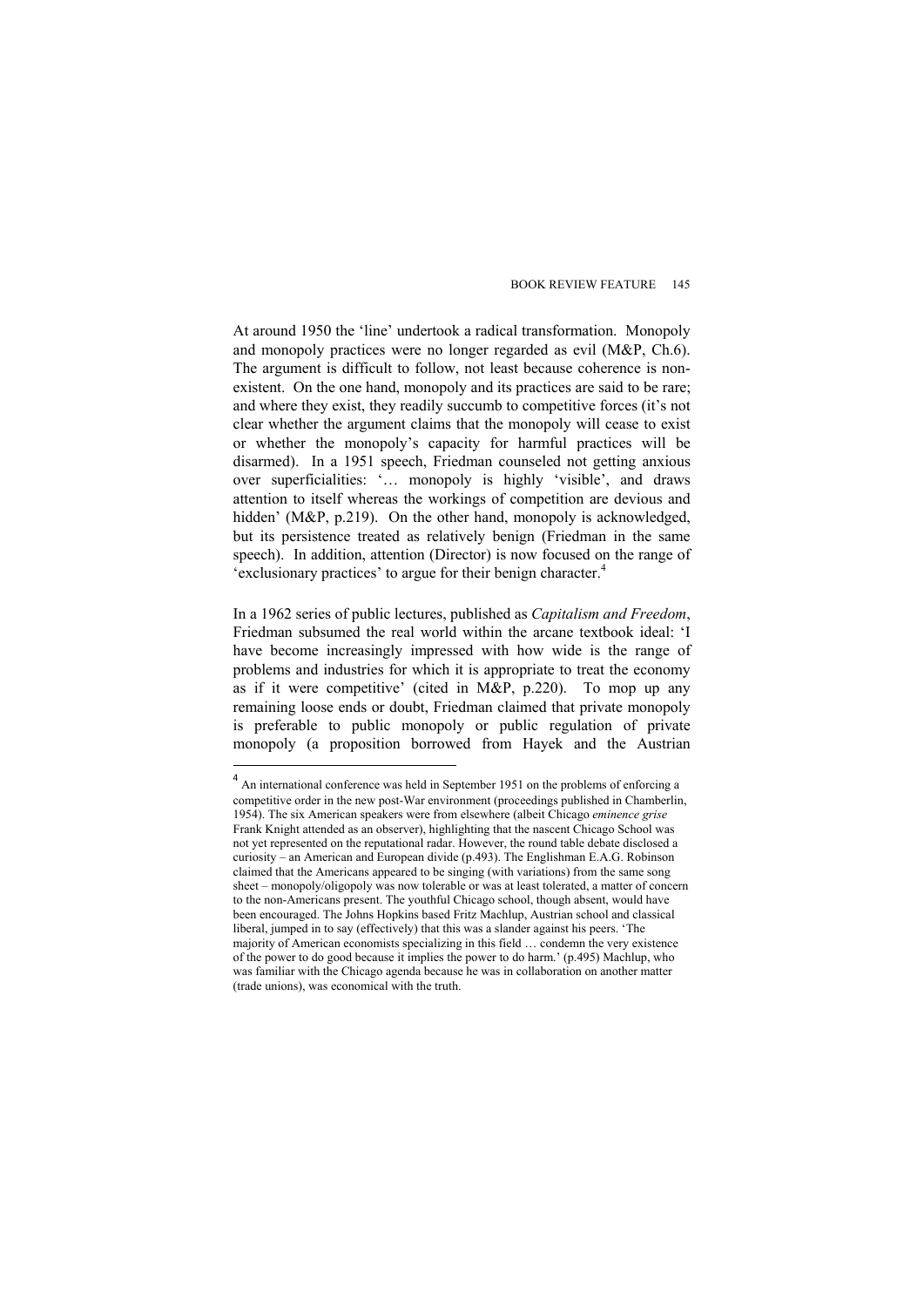School). $5$  In short, regardless of appearances, everything is pretty much working out for the best; leave well enough alone.

Thus was the outcome of the Free Market Study Project, which was wound down in 1951. But it was soon replaced by the Antitrust Project (1953-1957) and a further one subsequently, with the same funding source, this time located in the Law School proper (M&P, Ch.6). It was these projects' role to interpret the antitrust regulatory apparatus' attack on monopoly and monopolistic practices as misconceived and destructive.

It is not clear whether this revolution in the interpretation of an ideal market structure made it into the economics syllabus at the University of Chicago (neither book offers elucidation on this important issue). One suspects not, with the pathological devotion to the (Marshallian) neoclassical paradigm. This inference is supported by the publication of Friedman's microeconomics lectures which appear to have been essentially unchanged since their original delivery in 1946 (Friedman, 1962). The business firm, and other institutional detail, is absent from the text.6 *Price Theory* is a neoclassical, not a neoliberal, text. The likely macroeconomic syllabus complement would have originally been a 'classical' paradigm (ultimate equilibrium is guaranteed via a 'real balance' or 'wealth' effect<sup>7</sup>) in which Keynes has been obliterated from

<sup>5</sup> Hayek mentions business only once in the 220 pages of the *The Road to Serfdom* (Hayek, p.180). But Hayek quickly moves to find in the admitted unsavoury phenomenon of

<sup>&#</sup>x27;organised capital' the real problem – support by the state (its controlling impetus driven universally by a 'socialist' mindset) and without which organised capital (or organised labour) would not exist.

<sup>6</sup> Of antiquarian interest is that Sydney University's Library copy of Friedman's *Price Theory* was donated by one Keith Campbell, longtime Professor of Agricultural Economics, whose devotion to 'free market' principles schooled generations of graduates to fight (ultimately successfully) the rampant 'agrarian socialism' sustaining Australian family farmers. The Library's copy of the 1966 'revised' (actually unrevised) edition was donated by the United States Information Service! The state apparatus that Friedman despised evidently subsidised the dissemination of propaganda for the cause of 'economic liberty'.

 $<sup>7</sup>$  The real value of people's savings is purportedly enhanced by general price deflation,</sup> thus leading to an eventual increase in aggregate demand.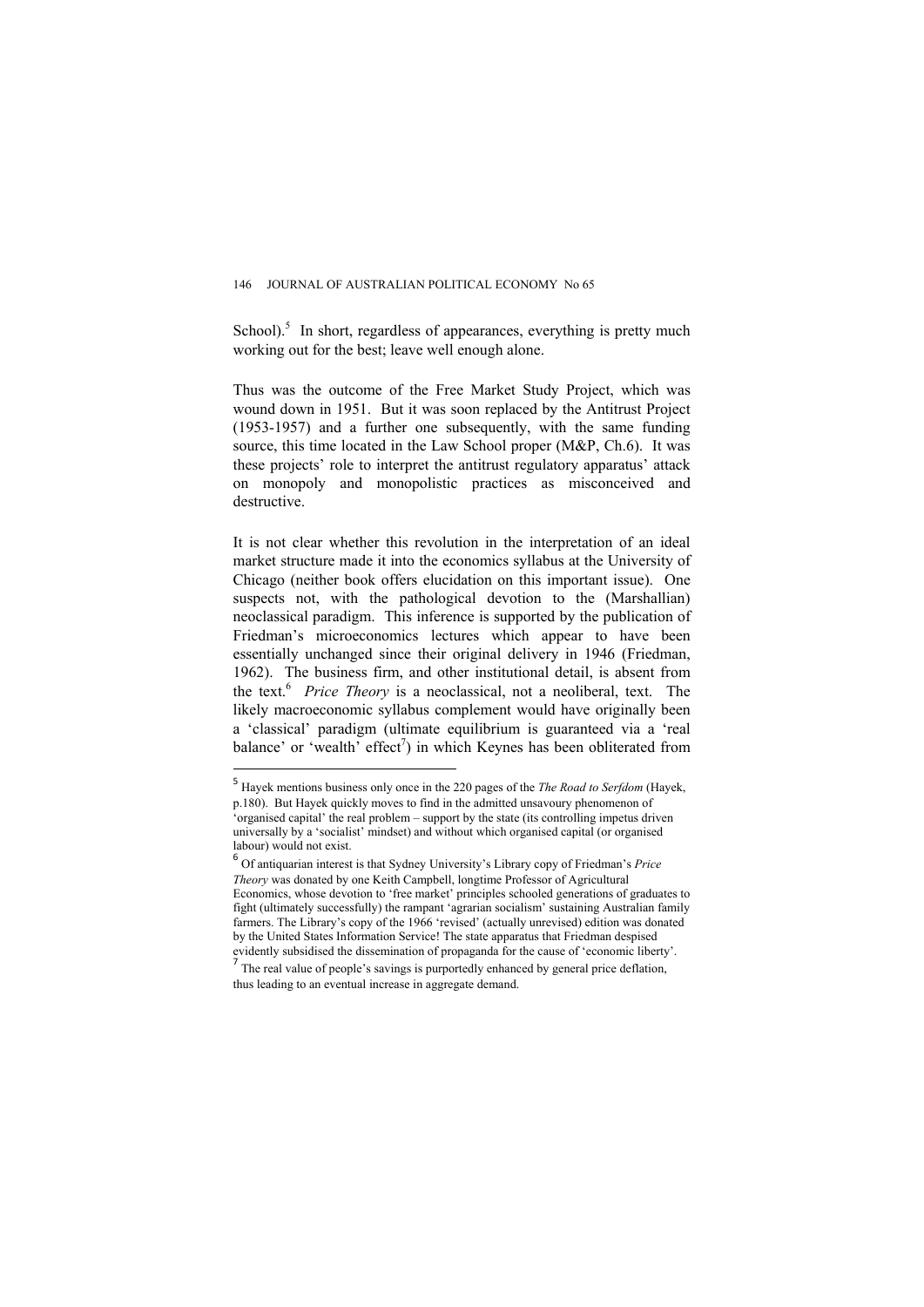history.<sup>8</sup> This vision would have been succeeded by a later tighter variant in 'new classical economics' and onto the madcap 'rational expectations' variant, pursued by the homegrown Robert Lucas, in which disequilibrium tendencies or hare-brained government tendencies are discerned and accounted for beforehand.

Thus we have a division of labour between the arms of the Chicago school. The Economics Department churns out dangerous fools and the Law School churns out dangerous activists. The Economics syllabus plays a negative role in that it deals with the real world by systematically ignoring it. The Law School syllabus plays a positive role in that it explicitly attacks the anti-monopoly ('antitrust') imperative of the American regulatory tradition since the enactment of the 1890 Sherman Act.

There is another more curious dimension to Chicago Law. A new principle was to be accommodated into jurisprudence – justice was old hat; efficiency was to be its replacement. Cases were to be decided on the principle of least cost (real or virtual). One could reasonably smell in this development the imperialism of mainstream economic methodology; one of Chicago economics' finest products, Gary Becker, was to be an important medium. The embodiment of this thrust was one Richard Posner who would not merely preach this doctrine but practice it on the bench. A new sub-discipline emerged and readily spread to enterprising Law Schools everywhere.

The eccentric Posner, adored and deplored in equal measure, has become something of a media celebrity (Macfarquhar, 2001). This status had been enhanced by the fact that Posner is now ratting against the economists and the finance theorists on his side. Posner claims that the 'efficient market hypothesis' group have failed us, and that Chicago macroeconomics in general is derelict (Cassidy, 2010). Posner has even come out declaiming the pertinence of Keynes for an unrepentant

<sup>&</sup>lt;sup>8</sup> This author experienced such a syllabus in a US doctoral program in 1968, taught by one Thomas Saving, Chicago Ph.D., 1960, an exemplary embodiment of the new Chicago tradition.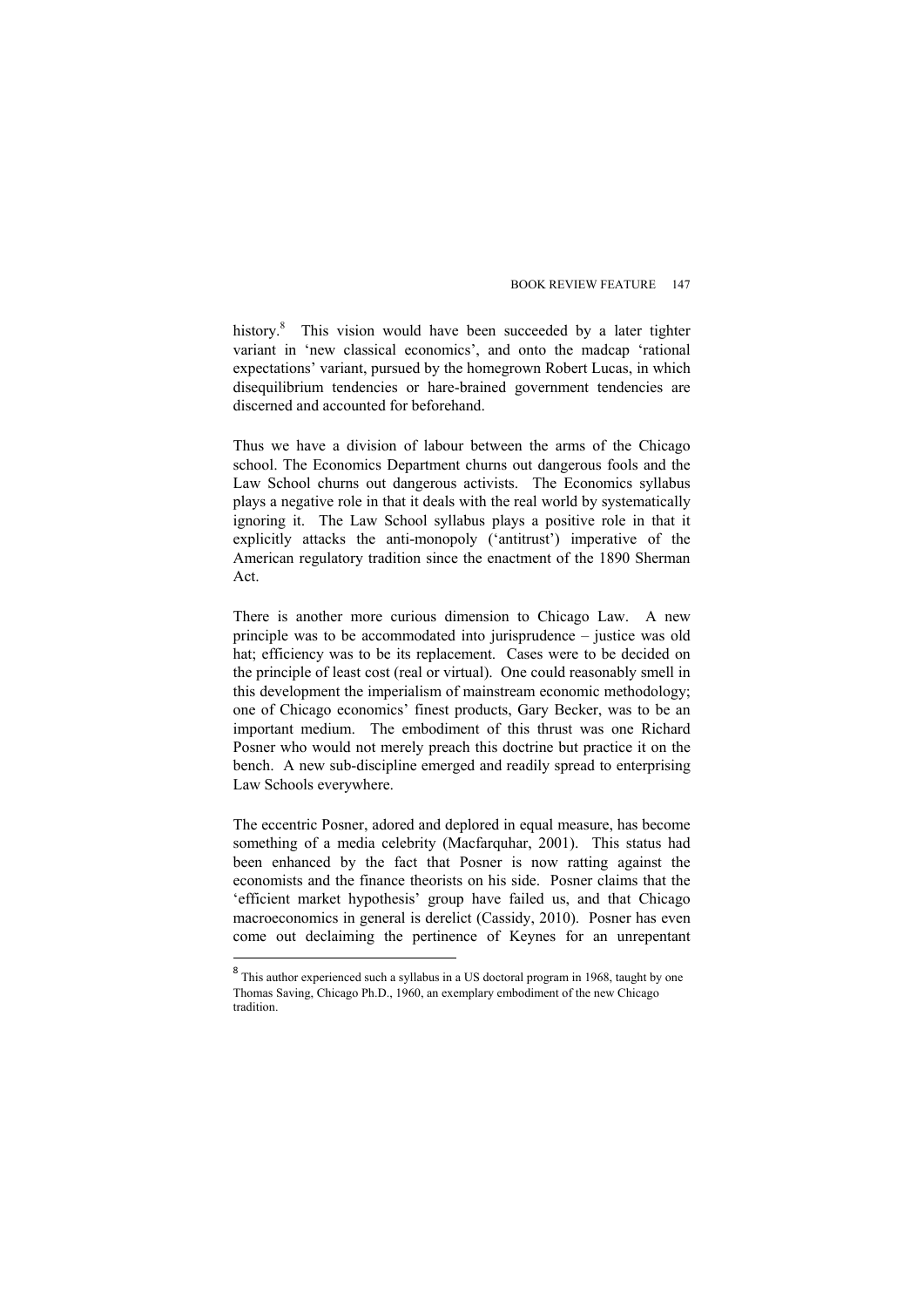cyclicality in modern capitalism (Posner, 2009). Of relevance here is that Posner had previously had no idea of the existence or contribution of Keynes. He moved to Chicago upon meeting Director and Stigler in 1968 and found their persons and ideas congenial. The jejune Posner's belated emergence from his socialised ignorance is a reflection of the Chicago economists' dictum that the enemy was to be blotted out of history.

If big and abrasive capital was now to be legitimated, 'big' labour was to be excoriated. The trade union was a heinous threat to liberalist principles. The only innately deleterious monopoly was that of the trade union. The American mind had been only lately tutored into the institutionalised realities of the labour union. Industrial America had forged a new feudalism in which labour militancy was to be crushed with a partisan law and violence. Much of American capital had still not accommodated the union's legitimacy acquired by the New Deal's Wagner Act in 1935. There was thus a crucial role for the economic philosopher experts who denounced the union as incompatible with free enterprise.

Chicago economics essentially sub-contracted out this crucial role. Chicago's H. Gregg Lewis was an in-house advocate, although his empiricist leanings clouded the desired ideological lesson. An important comrade-in-arms was David McCord Wright, Southerner and University of Virginia Professor (McCord Wright, 1951), teacher of a later generation of neoliberal heavyweights. But perhaps the key figure was to be Fritz Machlup from Johns Hopkins University (M&P, Ch.5). The Hungarian-born Austrian economist Machlup was already shilling for the American Chamber of Commerce. Hayek arranged for him to be the main speaker at the session on unions at the inaugural 1947 meeting of the MPS (M&P, 188). According to Machlup, behind the destruction of a 'free labour market' by union practices was undesirable state intervention. An important complement to the neoliberal anti-union blitz has been the later arrival of Richard Epstein at the Chicago Law School. Epstein (who cannot be faulted for consistency) is a purist advocate of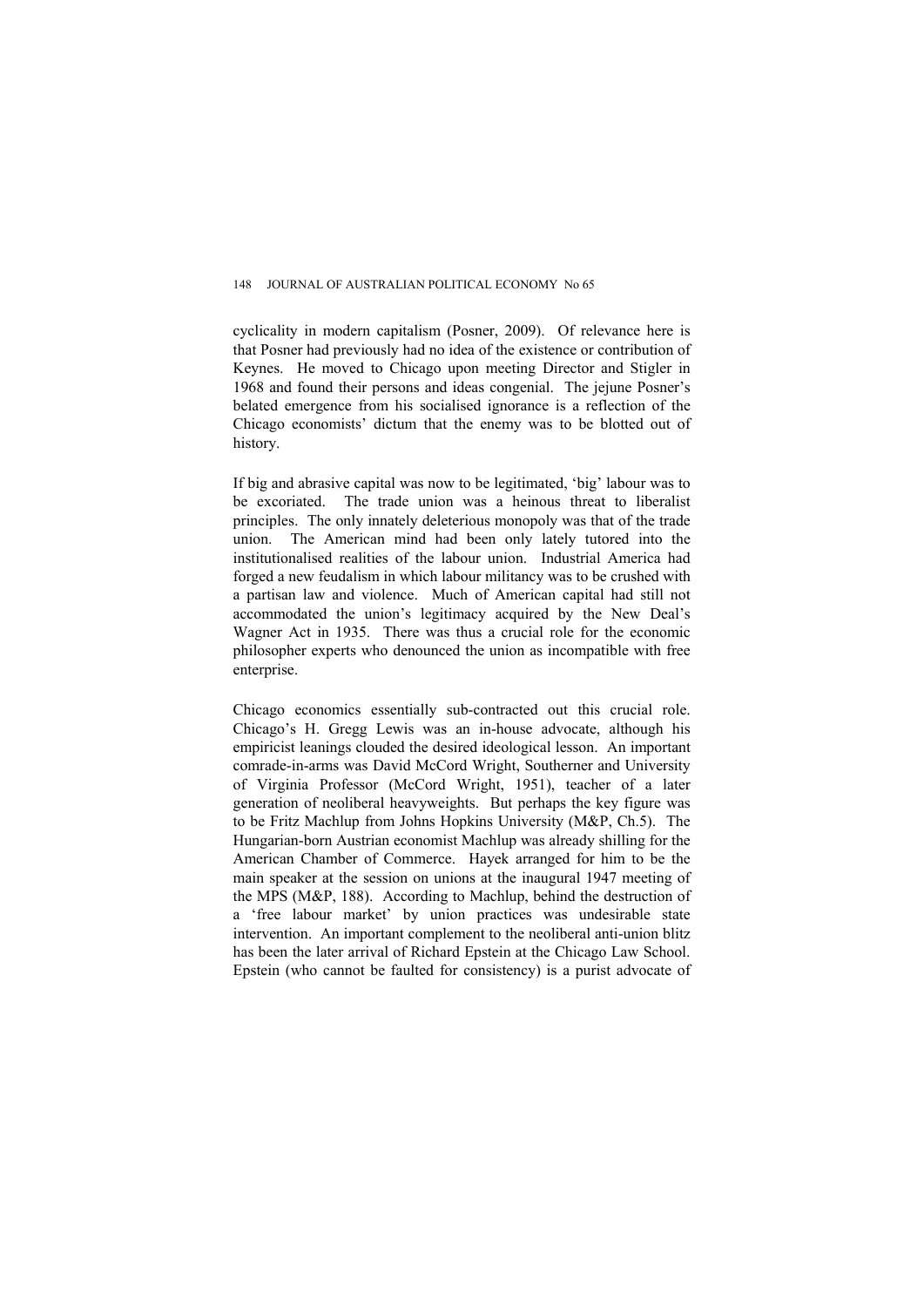common law conventions who sees no structural asymmetry in the capital-labour workplace relationship.<sup>9</sup>

The labour and unions question is a useful vehicle to highlight that the early history of the Mont Pèlerin Society (MPS) was characterised by serious differences of opinion on major issues. Crudely, the Europeans involved in the MPS stood against a pragmatic alliance of the Austrian school and Americans. The most coherent of the disparate European crew were the German 'ordoliberals' (M&P, Ch.3), who had constructed a tight (constitution-based) version of classical liberalism (centred on an integrated and assertive competition policy).

There was a pragmatic dimension to the forgers of the idea of a 'social market economy'; they sought to influence West German (and Swiss) politics, involving a corporatist element of a 'social partnership' between capital and labour. For the ordoliberals, unions '… had attained the status of politically legitimate quasi-public institutions, with indispensable functions for the stability of the social order.' (M&P, p.187) These realists thought the Austrians unrealistic, even mad. The Swiss Albert Hunold saw unions at the enterprise and industry level as heading off pressure for a welfare state. The Englishman Stanley Dennison saw unions as a bulwark against worse evils (M&P, p.186). In other words, the trade union is a contemporary reality; it has to be incorporated into the system in order to preempt genuinely radical change.

The Austrian influence in the MPS appears to have gained through the 1950s. The strident voice of the American financial backers became more intrusive. The apex of this latter force occurred at the first MPS meeting on US soil in 1958, with proceedings stage-managed by the backers led by the rabid ex-DuPont executive Jasper Crane (M&P,

<sup>9</sup> Epstein has been used as a heavyweight by the Australian anti-union forces congregating around the H R Nicholls Society (Epstein, 2001).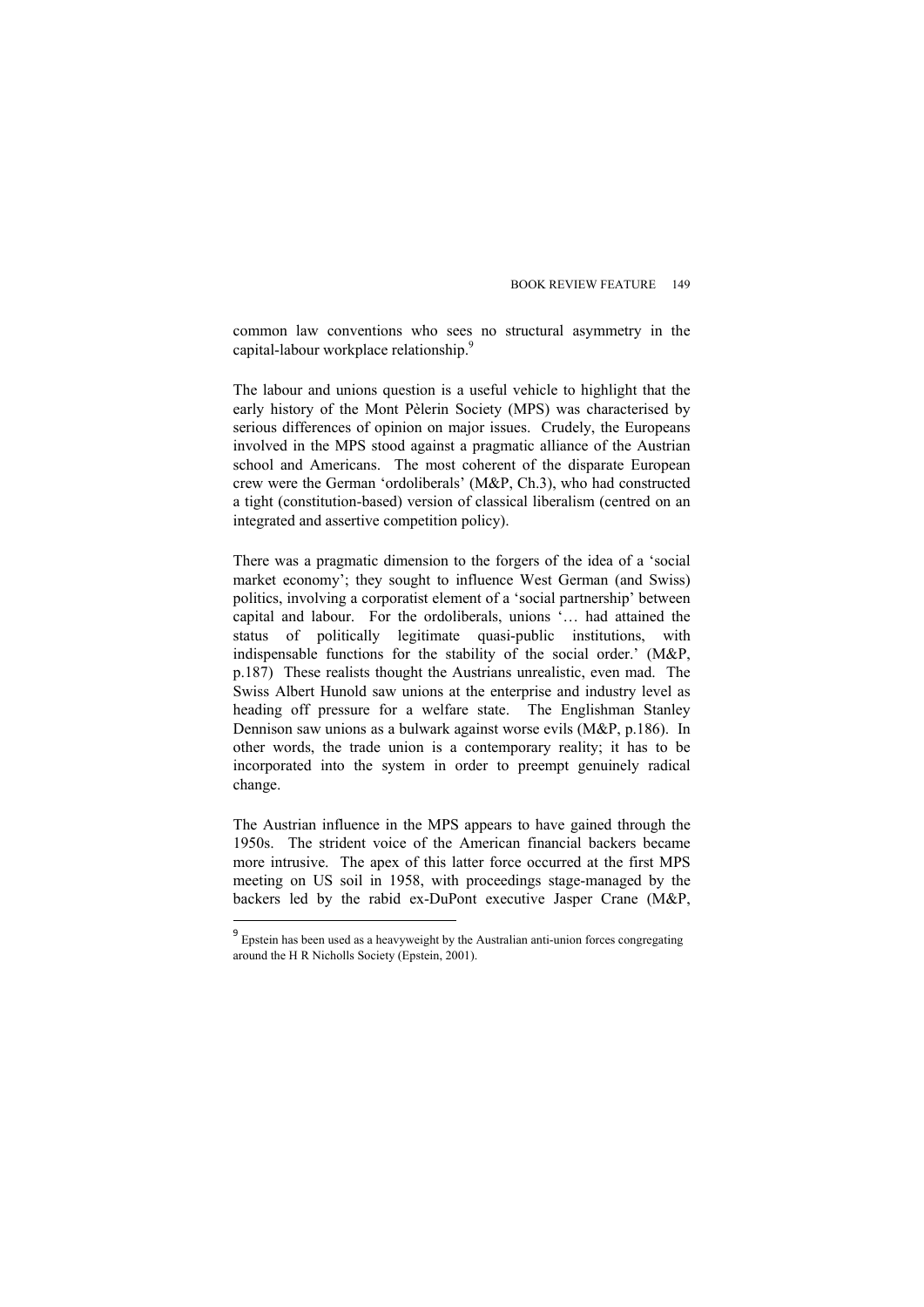p.192).10 Later generations of European MPS members appear to have succumbed to the simple melody of the Austrian siren song.

The crowning achievement of the Chicago school, Hayek himself and the Mont Pèlerin Society occurred under the military-backed junta of General Augusto Pinochet's Chile. *The Road from Mont Pèlerin* includes a masterly chapter (authored by Karin Fischer) on the neoliberal coalition's involvement in the Pinochet regime (1973-89). The chapter provides not only intimate detail of the character of the neoliberal influence but also of the balance of forces before and after Pinochet (M&P, Ch.9). The longer perspective highlights that the Pinochet regime was one phase in a long term neoliberal project by which a modern reactionary structure replaced Old Reaction in the process of dispensing with the reformist tendencies of not merely the socialists under Salvador Allende but also the Christian Democrats under Eduardo Frei. A fascinating dimension is the key role of reactionary Catholic forces (the *gremialistas*) in forging a locally-specific (quasi-fascist?) version of neoliberalism.

Chile appears to have been designated early for an asserted neoliberal project, not least because it became the home of the United Nations Economic Commission for Latin America in 1948 – from which base, under Raúl Prebisch, the 'import substitution' development model was promoted and the more radical 'underdevelopment' theorists nurtured.<sup>11</sup> The US moved into Chile strategically in 1956 ('Project Chile') under various aid agency fronts. Chicago Economics was both an initiator and

<sup>&</sup>lt;sup>10</sup> Crane had previously been reluctant to support MPS activities because he found the diversity of opinion amongst initial MPS membership odious, and he wanted Hayek to weed out the wrong-thinkers. Crane originally thought even Hayek himself to be lacking in purity, suspecting him of being Jewish ('collectivist' by ethnic predisposition), with Hayek's *Road to Serfdom* displaying semi-socialist tendencies! (M&P, p.286).

<sup>&</sup>lt;sup>11</sup> In the international sphere, a separate group of neoliberals (including Peter Bauer and Gottfried Haberler) worked to undermine a third world developmentalist agenda that was state-centred and perennially oriented to import substituting industrialisation (M&P, Ch.7). This is a complicated story as there is some formal substance in Bauer's bottom-up selfhelp model. But the involvement of this same grouping in successfully attacking developing countries' attempts to control the power of transnational corporations through the United Nations (M&P, Ch.10) highlights their ongoing hypocrisy.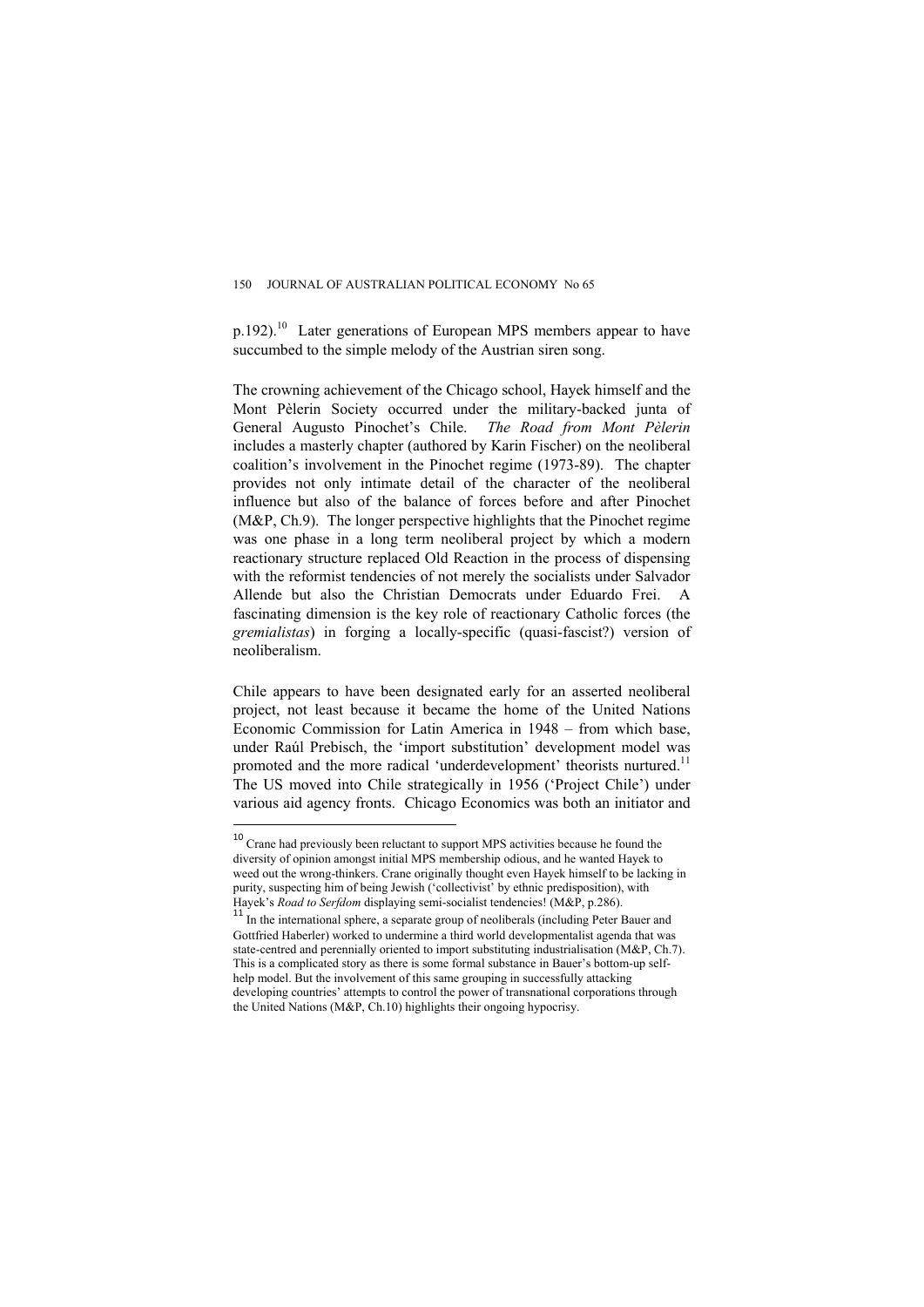a vehicle for this push (Theodore Schultz and Arnold Harberger were key functionaries). Chicago's involvement '... succeeded in substantially altering the way economics was taught in the whole Chilean University system' (M&P, p.310). $^{12}$ 

The neoliberal push took off under Pinochet in 1975, after a brief battle with military-based corporatists. Our warriors for 'liberty' became actively involved. Friedman was brought to Chile at the end of 1974 (when the post-war long boom was over and scapegoats were being sought); Friedman gave his imprimatur to the ensuing 'radical shock treatment'. The Virginia school comrades of the Chicago school became important ideologues during the third Pinochet phase after 1979, when substantial additional privatisations were implemented (particularly the social security system, soon gobbled up by two corporate giants). Virginia school founding fathers James Buchanan and Gordon Tullock became regular visitors to Chile. Harberger's ground rent theory was used to strip away land use planning and regulation (M&P, p.326).

Hayek, in a 1981 interview with a Venezuelan journalist, replied: 'Don't confuse totalitarianism with authoritarianism. I don't know of any totalitarian governments in Latin America. The only one was Chile under Allende. Chile is now a great success.' (M&P, p.327) The Chilean constitution was re-written and enacted in September 1980, effective March 1981, with Hayek's *The Constitution of Liberty* as its bible. The project was overseen by *gremialista* Jaime Guzmán, '… the architect of the legal and constitutional framework of the military government' (*ibid.*). The Constitution's version of individual freedom is Hayek's – that derived from a 'radical market order'. The MPS gave its blessing to the Chilean enterprise by holding its meeting there in 1981 (and it met there again in 2000).

The Pinochet era is typically seen as a military regime. But chapter author Fischer's longer focus implicitly sees Pinochet as a vehicle for

 $12$  It was also a nice earner for the University of Chicago. 'In the course of three decades, more than 150 Chilean students received their training in Chicago … During the 1960s, Latin American graduate students made up one-third of the total stock of students in Chicago's Economics Department' (M&P, p.310).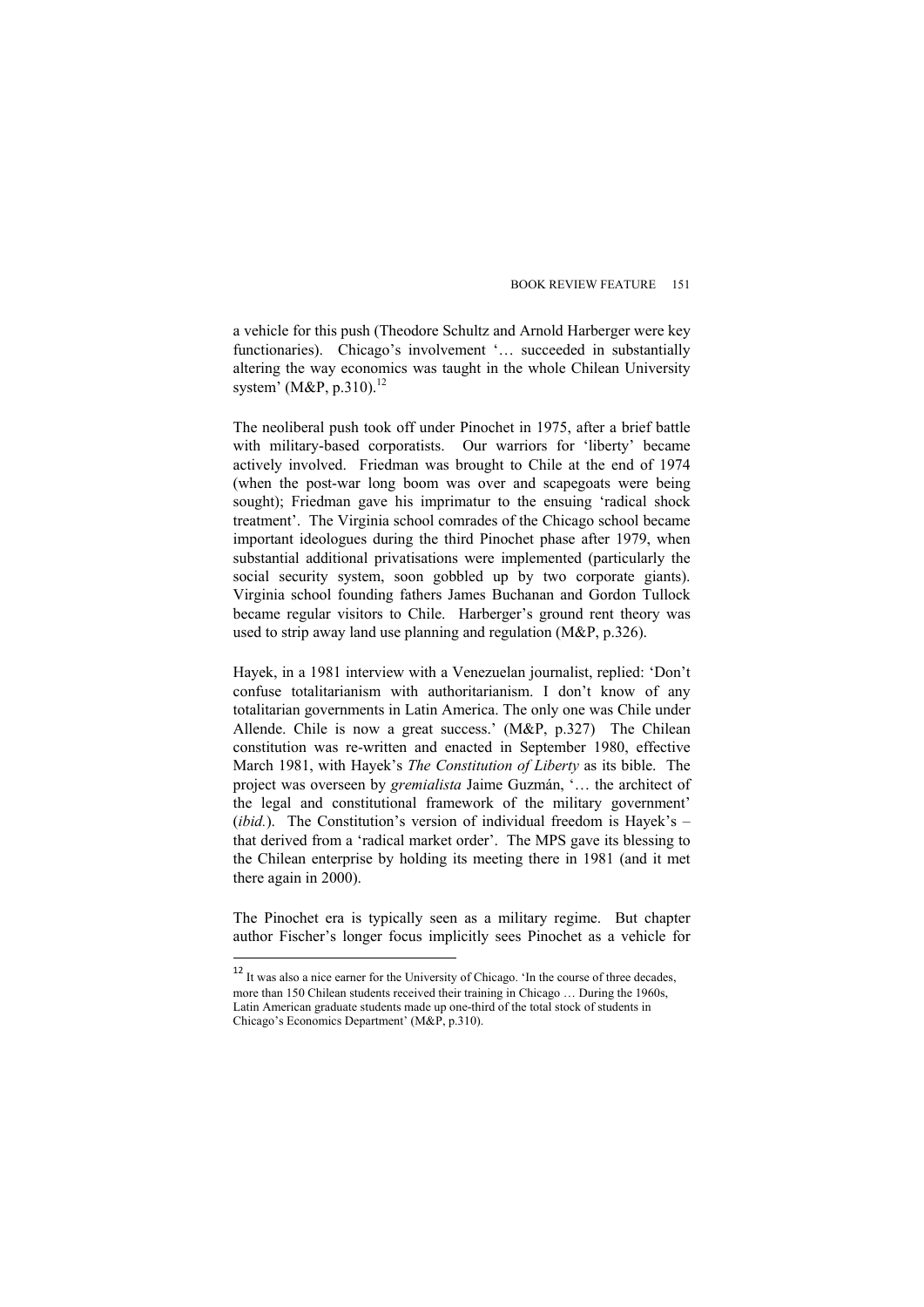more profound forces. Capital was the ultimate driving force of the Chilean neoliberal project. The Chicago boys, the MPS membership, and Hayek as the master architect of the defense of 'individual freedom' found their ideal vehicle in a repressive regime that delivered its antithesis.

The two books reviewed here are not written for a general audience. *The Road from Mount Pèlerin* is slightly more accessible, not least because some of the chapters can be read independently. Freedman's *Chicago Fundamentalism* is written for fellow professional economists, and its account of often arcane disciplinary and personal battles presumes knowledge of key themes in the post-1945 evolution of American economics. Freedman's close focus on Stigler and Friedman neglects the broader context of their activity but, serendipitously, a larger picture is contained within the Mirowski & Plewhe volume so that a composite story, as above, can be elicited. However, neither book mentions the political and material background to the contemporary ideological battle – of nation-based postwar reconstruction, of reformers constrained by a *Pax America*na forged by a resurgent American capitalism – so one needs to resort to the history books for that background.

Hayek himself, as a philosophical idealist, was happy to ignore the material background. At the inaugural meeting of the MPS, Hayek claimed 'I am sure that the power of vested interests is vastly exaggerated compared with the gradual encroachment of ideas.' Yet the 'gradual encroachment' of Hayek's ideas was underwritten by the interests of capital. Mirowski succinctly captures the self-delusion: '… how much more powerful are ideas consciously forged with the vested interests firmly kept in mind!' (M&P, p.431-2)

In a Postface of *The Road …*, Mirowski valiantly attempts to capture the essence of neoliberalism (M&P, p.434). The attempt is not very successful, as the neoliberal camp is hydra-headed – a character that enhances its strength. Mirowski himself highlights that successive MPS meetings managed to eventually sideline the European ordoliberals, but the difference between the Americans and the Austrians remained entrenched (M&P, p.442). However, one of Mirowski's 'essential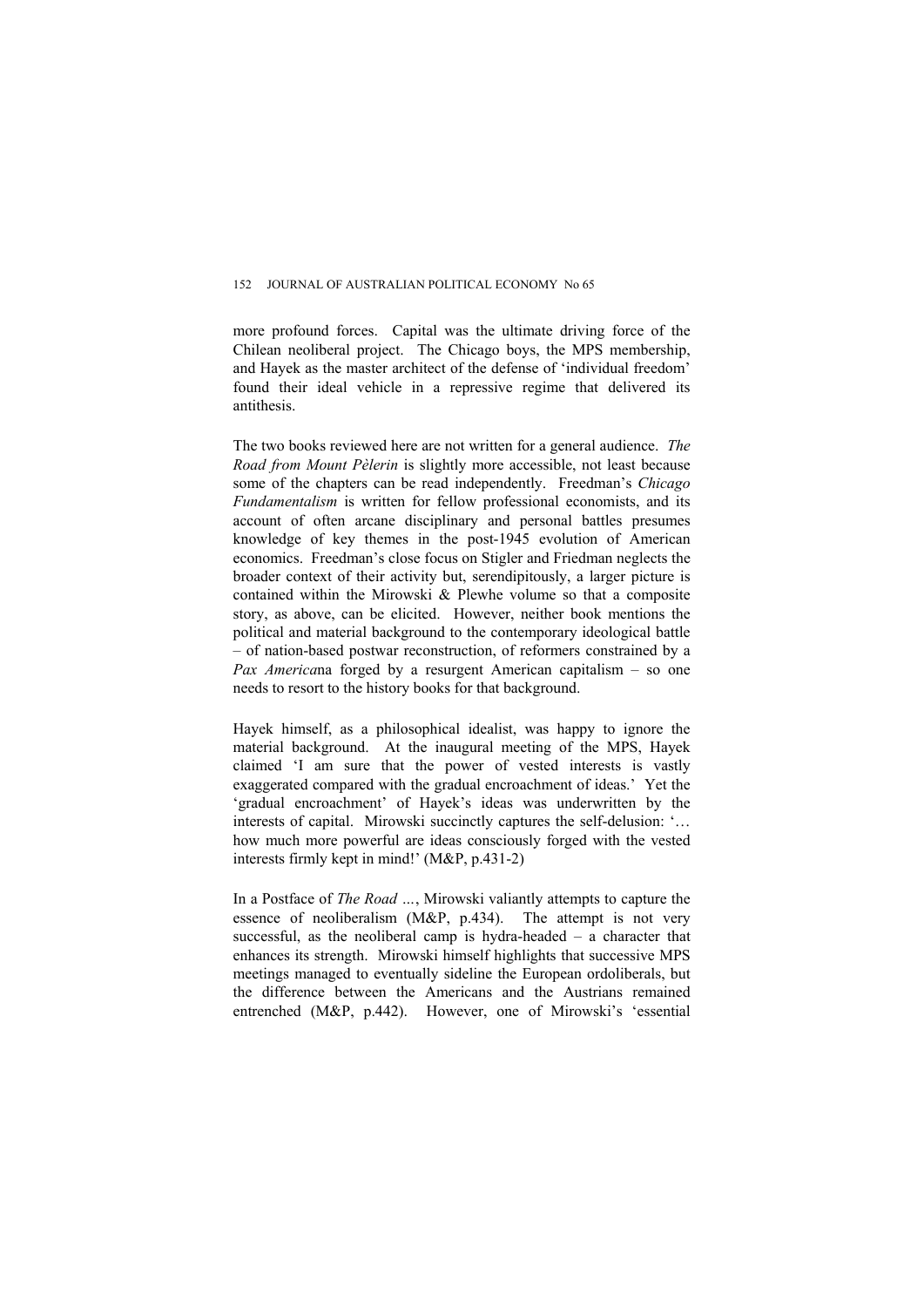components' bears emphasis – its statist character: 'because neoliberals believe in the freedom of capital, they must also have authoritarian agencies to enforce its rule.' (M&P, p.434). Mirowski cites an un-named commentator as labeling neoliberalism 'an authoritarian version of liberalism' (M&P, p.441). Quite right, although all liberalisms are authoritarian in practice. Neoliberalism happens, transparently in the hands of the anti-democratic Hayek, to be also authoritarian in principle.

In his *Road to Serfdom*, Hayek completes his brief foray into 'the socialist roots of Nazism' by mentioning key contemporary defenders of the Nazi regime, foremost amongst whom was Carl Schmitt, 'the leading Nazi expert on constitutional law' (Hayek, 1944: p.165). With delicious (though apparently unconscious) irony, Mirowski concludes his coedited volume with the claim that it is Schmitt's philosophy that best explains Hayek's statism: '… a strong state was necessary to neutralize what he [Hayek] considered to be the pathologies of democracy.' (M&P, p.443) Those people who previously found it peculiar that Prime Minister John Howard's version of labour market deregulation should be encased in a massive 600 page Act (accompanied by 400 pages of regulations) called *WorkChoices* can now find a resolution to their consternation. Hayek's much celebrated notion that the economy functions by 'spontaneous order' (the invisible hand) is the windowdressing for a system inexorably sustained by the iron fist of the state.

*Evan Jones is a research associate in the Department of Political Economy at the University of Sydney.* 

*evan.jones@sydney.edu.au* 

## **References**

Caldwell, Bruce (2008), *The Road to Serfdom: Text and Documents*, New York: Routledge.

Cassidy, John (2010), 'Interview with Richard Posner', *New Yorker*, 13 January.

Chamberlin, E. H. (ed.) (1954), *Monopoly and Competition and Their Regulation*, London: Macmillan.